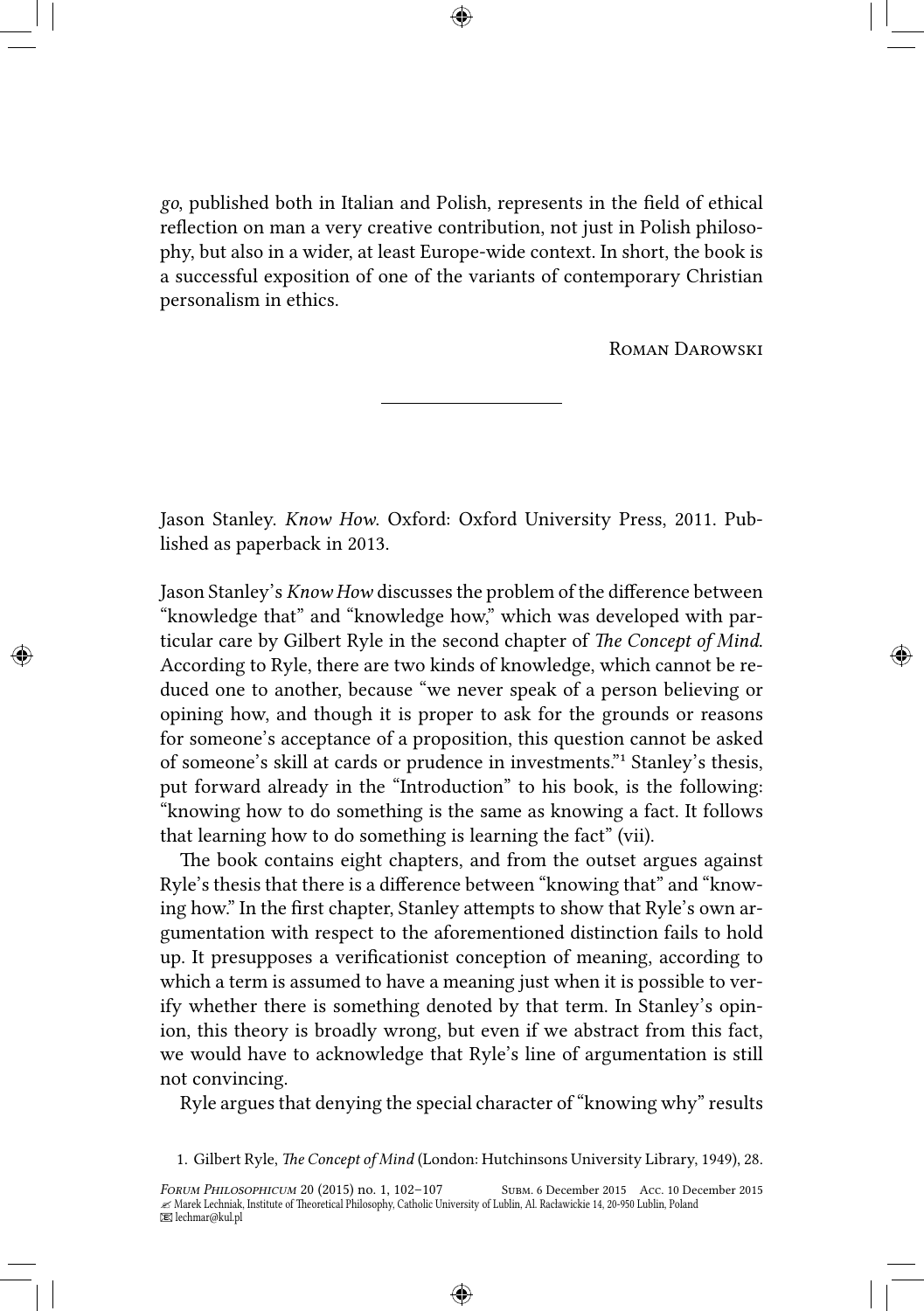in an infinite regress. His conclusion is based on two premises (of which the first is especially important):

Premise 1: The intellectualist view entails that "for any operation to be intelligently executed," there must be some prior consideration of a proposition.

Premise 2: "The consideration of propositions is itself an operation the execution of which can be more or less intelligent, less or more stupid" (12).

The argumentation runs as follows:

- (i) the intellectualist is committed to the view that each intelligent action is preceded by a prior act of considering a proposition (which is an action since it can be executed intelligently or stupidly) [from Premise 1];
- (ii) such an action itself requires a prior consideration, and so on *ad infinitum*.

Stanley argues that Premise 1 is implausible because it supposes that "any intelligent action must be preceded by a distinct action of avowing to oneself a maxim or a rule. But it is just manifestly absurd that all intelligent actions are preceded by distinct actions of self-avowals of propositions. If anything can count as a datum of phenomenology, it is that we often act intelligently without first avowing to ourselves any maxims or rules" (14).

Stanley concludes that Ryle subscribes to an unjustified metaphysical distinction between "knowing that" and "knowing how," as he assumes that "knowing how" can be manifested without there being any prior mental act whatsoever, whereas "knowing that" necessarily requires a prior mental act:

Ryle is operating with a metaphysical picture of "knowing how," according to which one's know how just is constituted by the fact that when one is so situated, one acts thus. On Ryle's picture of action, intentional actions are not the effects of inner categorical causes. Thus, his picture of "knowing how" coheres with his conception of intentional action. One consideration here is that Ryle's metaphysical picture is widely regarded as implausible, as it involves ungrounded dispositions—that is, the possession of dispositions without any categorial basis. But that is not in fact the crucial point. The decisive point is rather this: that if this picture is plausible for knowing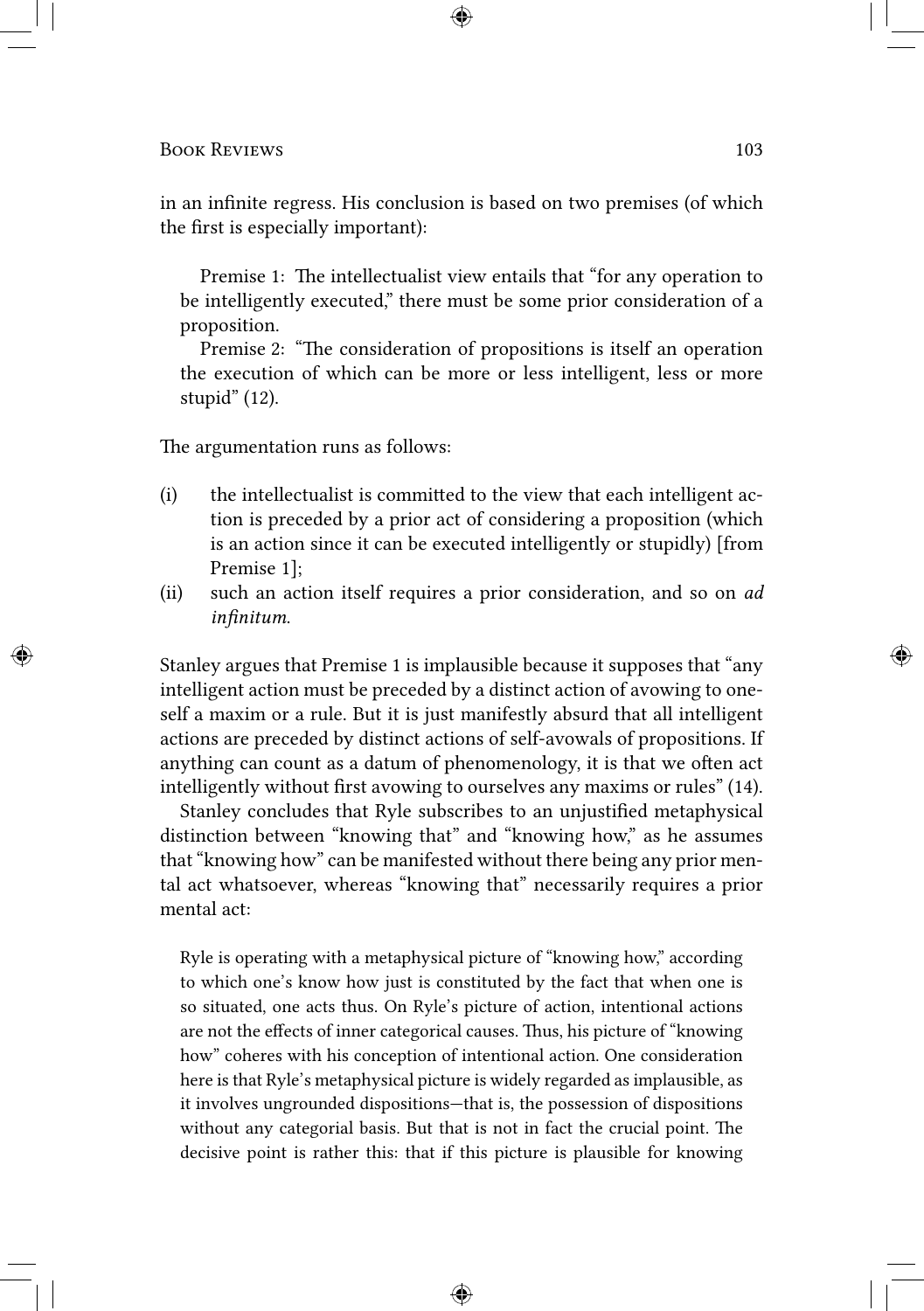how, then, given the phenomenology of action, it is no less plausible for knowing that. (17)

Stanley shows that the functionalist model of belief is similar to Ryle's: "to believe that p" in the functionalist model means the same as "to have the disposition to acting that satisfies our desires in the world in which p is true." If this conception is true, a manifestation of belief is a manifestation of a dispositional state in the same way as a manifestation of someone's "knowledge how" is a manifestation of a dispositional state. In shortly, if we assume that manifestations of propositional knowledge are effects of intrinsic categorial causes, then we should accept that the same occurs in cases of "knowing how." This is why it does not really make much sense to propose further attempts at improving the argumentation, according to which identifying "knowledge that" with "knowledge how" leads to a regress. Stanley concludes that one cannot justify the thesis that acting rationally requires prior intelligent acting, which in turn involves contemplating the contents of these reasons, for if it turns out that there is actually no such contemplation going on, then the regress argument has failed.

In Chapter 2, Stanley analyzes so called "knowledge-wh," i.e., sentences of the form "John knows whether Mary came to the party," "John knows why Obama won," "Hannah knows who Obama is," "Hannah knows what she is pointing at," "Hannah knows how to vote," etc. In Stanley's opinion, the standard approach should be such that the abovementioned sentences ascribe something to the subject in the same way as sentences of the "knowing how" type do. The author points out that these sentences have rarely been analyzed by philosophers. The only exceptions are sentences of the "knowing who" and "knowing what" types, in which ascriptions of knowledge to the subject are combined with his / her ability to formulate particular thoughts about things or species. Stanley considers many different attempts to analyze these sentences by means of various theories involving (nested) questions. Of these, he presents C. L. Hamblin's theory, in which the question is treated as a set of alternative possible answers, together with the theories of Lauri Karttunen, of Jeroen Groenendijk and Martin Stokhof, and of Jonathan Schaffer. Schaffer states that "knowingwh" refers not only to relations between persons and things, but requires us to also take into account the question itself, as the third member of the relation. Stanley then recapitulates the considerations of this chapter thus: "what it is to know wh-Φ at a world is to stand in the propositional knowledge relation to the answer to the relevant question at that world" (70).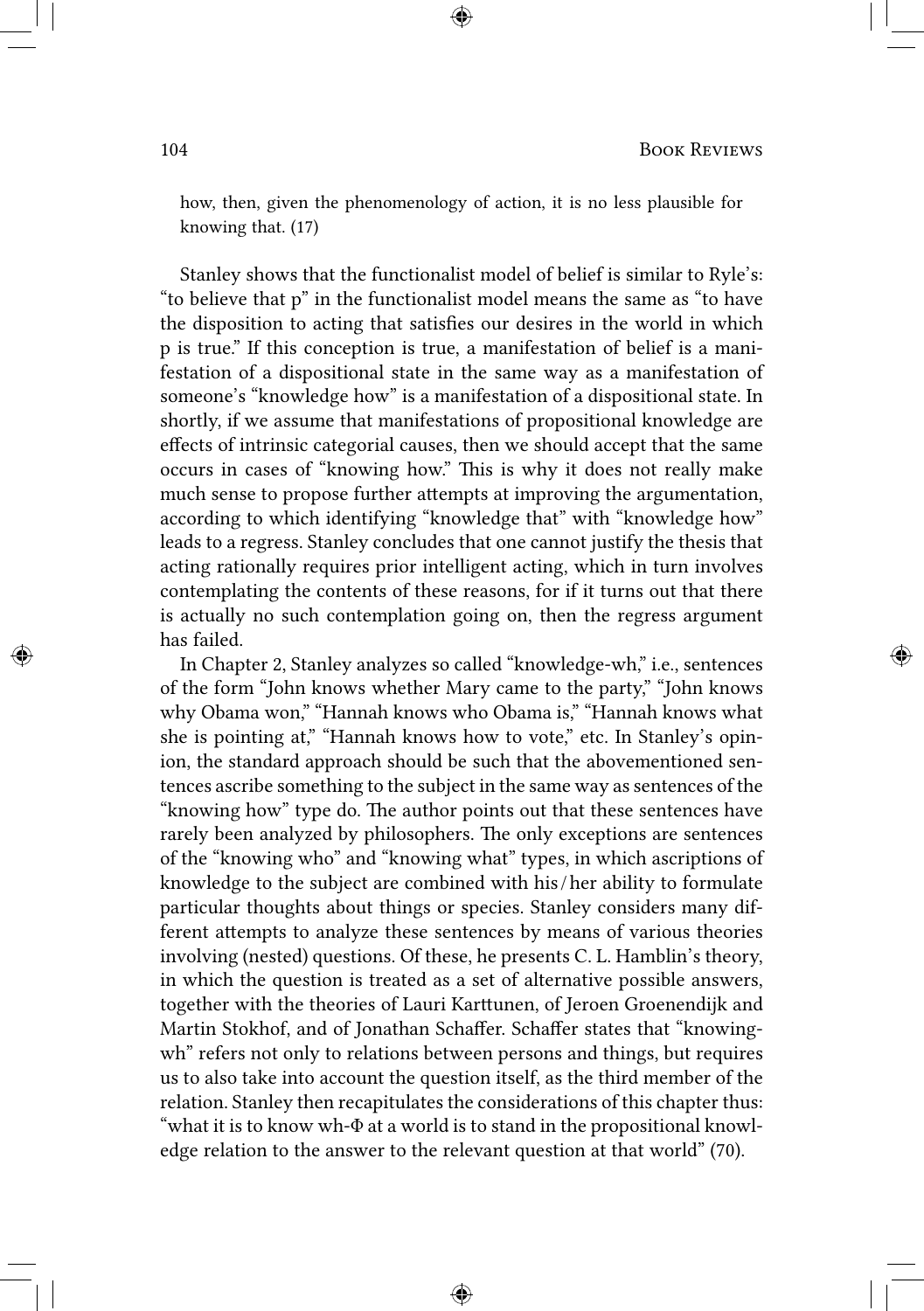In the third chapter of the book ("PRO and the Representation of First-Person Thought"), Stanley analyzes a subclass of sentences with nested questions: namely sentences with infinitival phrases such as, for example, "to hit a ball hard" (instead of "hits a ball hard"). These sentences include an unpronounced element that many linguists call "PRO" in the subject position of a nested sentence, so that they contain infinitival rather than finite clauses. As Stanley states, his aim in this chapter is not just to show that knowing how to do something is a kind of propositional knowledge. He is also trying to show something more: namely, that such an analysis of "knowing how to do something" corresponds to the way in which ascriptions expressing "knowing how" are made in current English. Here, Stanley analyzes a number of theories in which "PRO" is treated as the "subject of infinitival clauses." We can observe that "PRO" occurs not only in nested questions, but also in sentences of the type "John knows who PRO to hit a ball to," where it is construed as co-referential with "John" i.e., as the subject of such sentences.

In Chapter 4 ("Ways of Thinking"), Stanley examines the Fregean approach to the analysis of knowledge. He tries to demystify certain ways of thinking about things, in the sense of how things get to be represented, and he tries to justify including these ways in our talk about the contents of thought. Next, he tries to show that the thesis that the contents of thought include ways of thinking entails the thesis concerning the behavioral neutrality of propositional knowledge ("even entertaining certain thoughts is not behaviorally inert, but entails the possession of dispositions," 98).

Chapter 5 ("Knowledge How") concerns two "remaining elements of the analysis of the practical knowledge:" namely, "*modality* associated with infinitival embedded questions and the distinctive *mention-some* reading of infinitival questions" (111). In this chapter, Stanley first analyzes certain kinds of modality, especially legal and epistemic modality.

[T]he fact that modal force associated with infinitives in constructions such as ["Hannah knows how to swim"] is what we have called an "ability" or "dispositional" modal does not entail that it is governed by the exact same modal parameter that governs explicit ability modals, like "is able to." . . . The reason that I have called it an ability modal is that the modal parameter, like the modal parameter associated with "is able to,"  $\dots$  involve[s] capacities of agent. But . . . there are clear differences between the range of worlds relevant for determining the modal base of an explicit use of "is able to" and the range of worlds relevant for the modalities associated with infinitives. (114)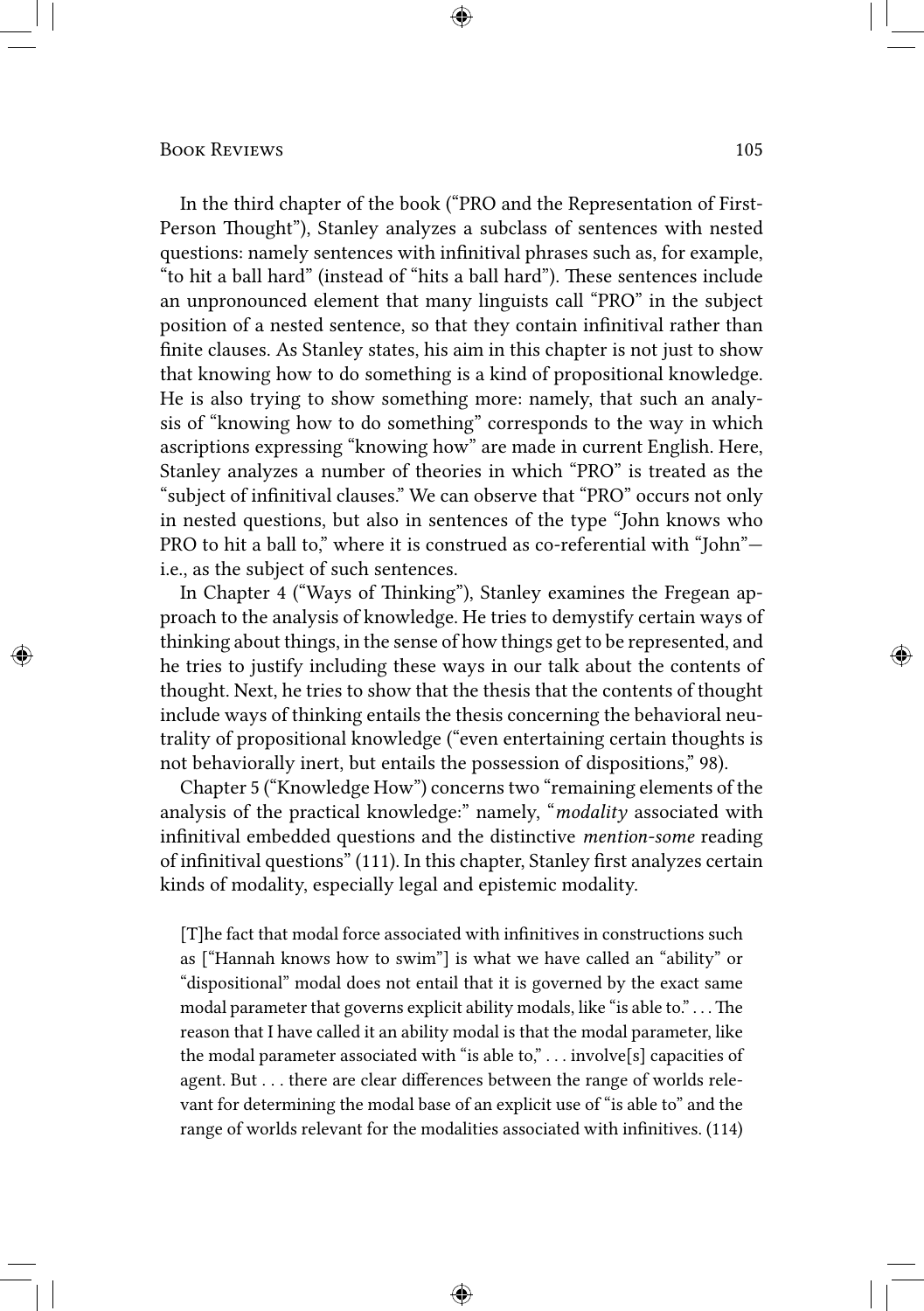Next, Stanley advances the semantic distinction between *mention-some* and *mention-all* reading and, in the third part of the chapter, tries to sketch an account of the relation between knowing how to do something, ability, and skilled action.

Practical ways of thinking . . . are necessary to explain the acquisition of skill on the basis of knowledge of facts, which are true propositions. . . . That the acquisition of a skill is due to the learning of a fact explains why certain acts constitute exercises of skill, rather than reflex. A particular action of catching a fly ball is a skilled action, rather than reflex, because it is guided by knowledge of how to catch a fly ball. (130)

Chapter 6 concerns ways of ascribing "knowledge how." Stanley states that his theory of the nature of "knowledge how" was developed on the basis of an examination of the relevant features of ascriptions of it. Nevertheless, the discussion of this invites two objections. The first is empirical in nature, and concerns the problem of different kinds of ascription of "knowledge how" in different languages (i.e., cases where it differs from English). The second objection is more fundamental, and concerns the question of why natural-language ascriptions of knowing how to do something are relevant at all to an inquiry into the nature of "knowledge how"? In this chapter, Stanley examines these objections.

In Chapter 7, the aim of the author is "to show that what we know so far about the cognitive science of skilled action is consistent with my views about the nature of knowing how" (150). Stanley argues that one can identify the concept of procedural knowledge in cognitive science with the conception of knowledge elaborated by him. Subsequently, he analyzes and rejects an argument for the thesis that all knowledge is declarative. This argument is based on the assumption that all propositional knowledge can be verbalized. Stanley also rejects arguments that employ epistemic principles that concern propositional knowledge with the aim of showing that "knowledge how" is not propositional. And besides this, he examines the claims of proponents of the thesis that "knowledge how" is non-conceptual, finding that their approach entails difficulties with respect to the propositional nature of "knowledge how."

Finally, Chapter 8 confronts the main theses of the book with the classical theory of knowledge, and with Edmund Gettier's arguments. Gettier argued that the definition of knowledge requires something more than justified true belief. According to Stanley, the case of "knowledge-wh" is a special one: for this kind of knowledge, the truth of the information